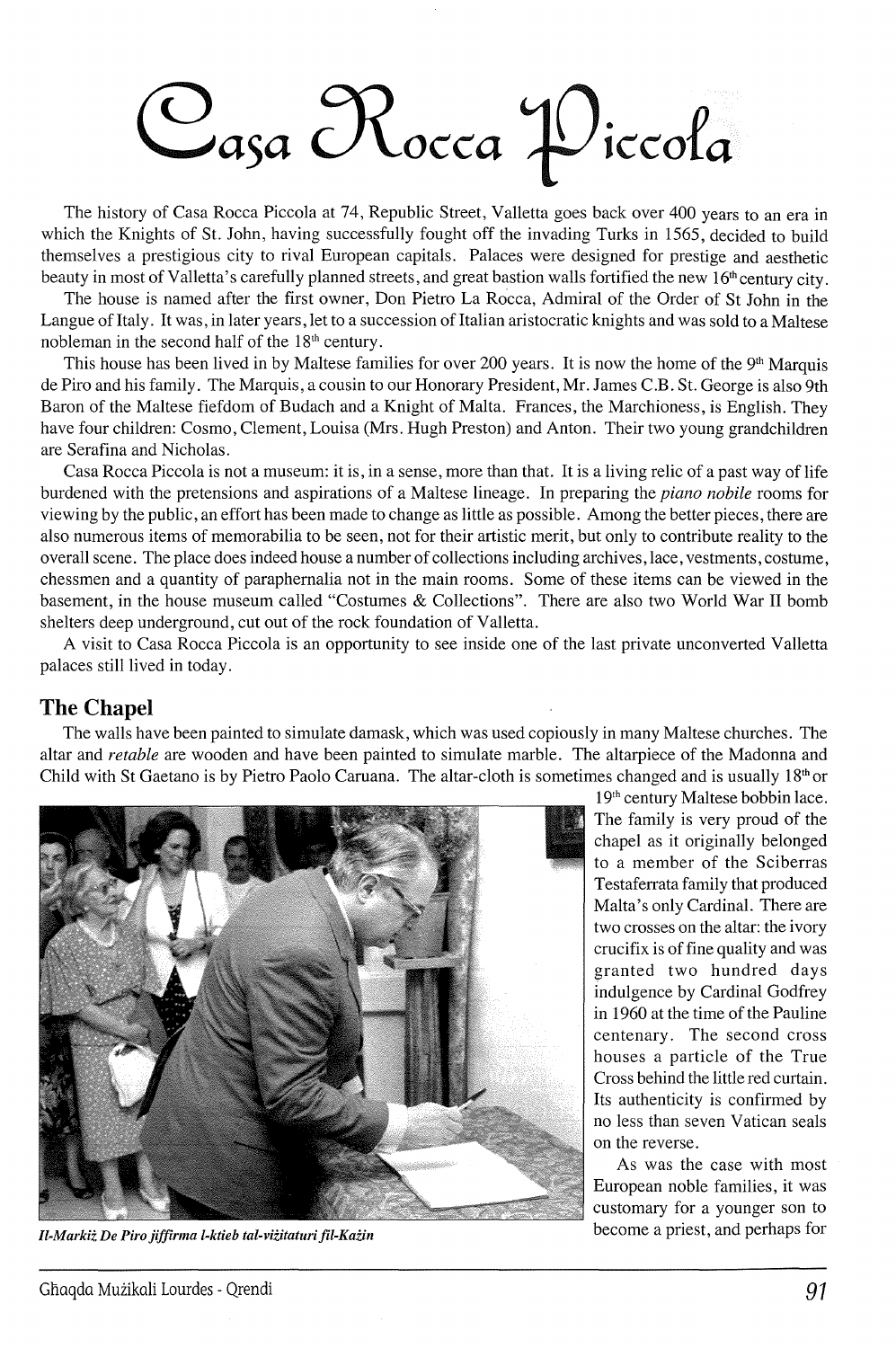that reason in particular, many patrician families were given the privilege of keeping a chapel in the house.

You can see some decorations of the Knights of St. John. The Marquis' father's medals are here, he was present at the Coronation of H.M. Queen Elizabeth II in 1953. Together with his wife the Baroness of Budach and the Baron of Diar-il-Bniet and of Bucana they represented the Maltese Nobility at Westminster Abbey.

The Marquis' grandfather represented Malta at the Coronation of George VI and his medals are also here including the pair of fine gold filigree earrings, a present from the Bishop of Gozo to Nicolina de Piro after her husband had donated land to build a famous church in Gozo called Ta' Pinu. They are an example of the fine craft to be found on the Maltese Islands. You can also see shoes known as Papal buskins. In days gone by, a Pope might present you with a shoe symbolising a gift from the foot of the throne. There are examples in the family originating form Popes Leo XII, Pius IX and Clement XIII. Between the papal slippers there is the chalice of the Maltese Cardinal, Fabrizio Scebarras Testaferrata. The three silver statues are of St Peter and St Paul with St Quentin in the centre. St Quentin's statue has a fascinating history: it was presented to Leo XIII by the silversmiths of Paris on his election to Pope. Some time in the first years of the  $20<sup>th</sup>$  century, during



the reign of Pope St Pius X, an Italian bishop aked His Holiness for some charity for a parish priest doing some very good work. The Pope said that there was a problem with 'liquidity' but picked up the silver statue of St Quentin from his chest of drawers and said, "Will this help?" A young Maltese Monsignor, Joseph Apap Bologna serving in the diplomatic service of the Vatican heard the story and asked the priest to sell it to him rather than raffle it. The Monsignor was the great-uncle of the present Marquis de Piro.

On top of the showcase is the statue of St Paul, patron saint of Malta. This  $17<sup>th</sup>$  century carving is reputed to be the original model for the famous statue of St Paul by Melchiorre Gafa in the Collegiate Church of St Paul's Shipwreck in Valletta. Notice the snake at St Paul's feet; this is symbolic of the fact that a serpent bit him when he arrived in Malta.

The legend is that since then, there have been no poisonous snakes on the islands.

## **The Four-Poster Bedroom**

The bedroom is the only room in the house that is not in use. It would be almost impossible to prepare it every morning for tourists. The bed is a showpiece: great-grandmother Orsola's matrimonial bed. She married in 1867 and produced 9 children: 7 boys and 2 girls. They all survived childhood and so the bed is considered lucky.

It is particularly important to the family as one of the 9 children born in it is now a candidate for sainthood - Mons. Giuseppe De Piro. He was the founder of the Missionary Society of St Paul which has flourished in Canada, Australia, Peru and other parts of the world. Another of Orsola's children born in the bed was Igino, the present Marquis' grandfather.

The bedcover is changed every two months: there is a variety of them - one is bobbin lace and involved an able lacemaker in at least two years' work; another is knitted. To the left of the bed on the wall is an 18<sup>th</sup> century pocket watch holder designed so that the time could be read during the night. The shaving bowl to the right of the bed is 18<sup>th</sup> century, and the chamber pot below is made of Venetian blown glass and is also over two hundred years old.

The two 18<sup>th</sup> century Maltese tables on either side of the door display family photographs on the left and various local, British and Italian dignitaries on the right.

The large painting above the baby's cot is of the Maltese Countess de Premeaux. It is an *ex voto.* If you are wondering why there is a dying saint in her picture, it is a delibarate act of humility. The portrait was painted